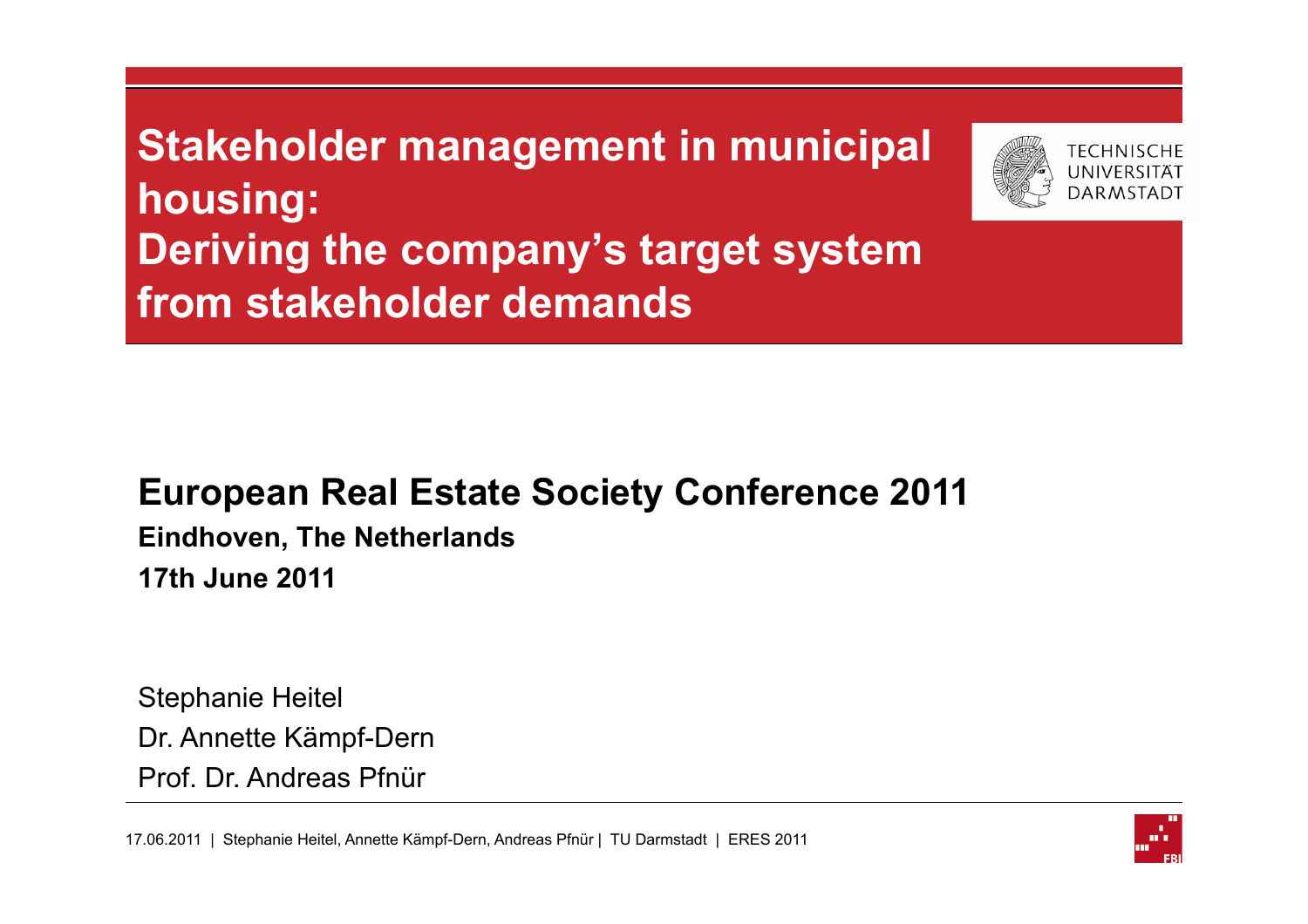**Stakeholder management in municipal housing**



Agenda

**Background situation and motivation** 

**Research approach, case study and qualitative data analysis** 

**Conclusion & outlook** 



17.06.2011 | Stephanie Heitel, Annette Kämpf-Dern, Andreas Pfnür | TU Darmstadt | ERES 2011 | 2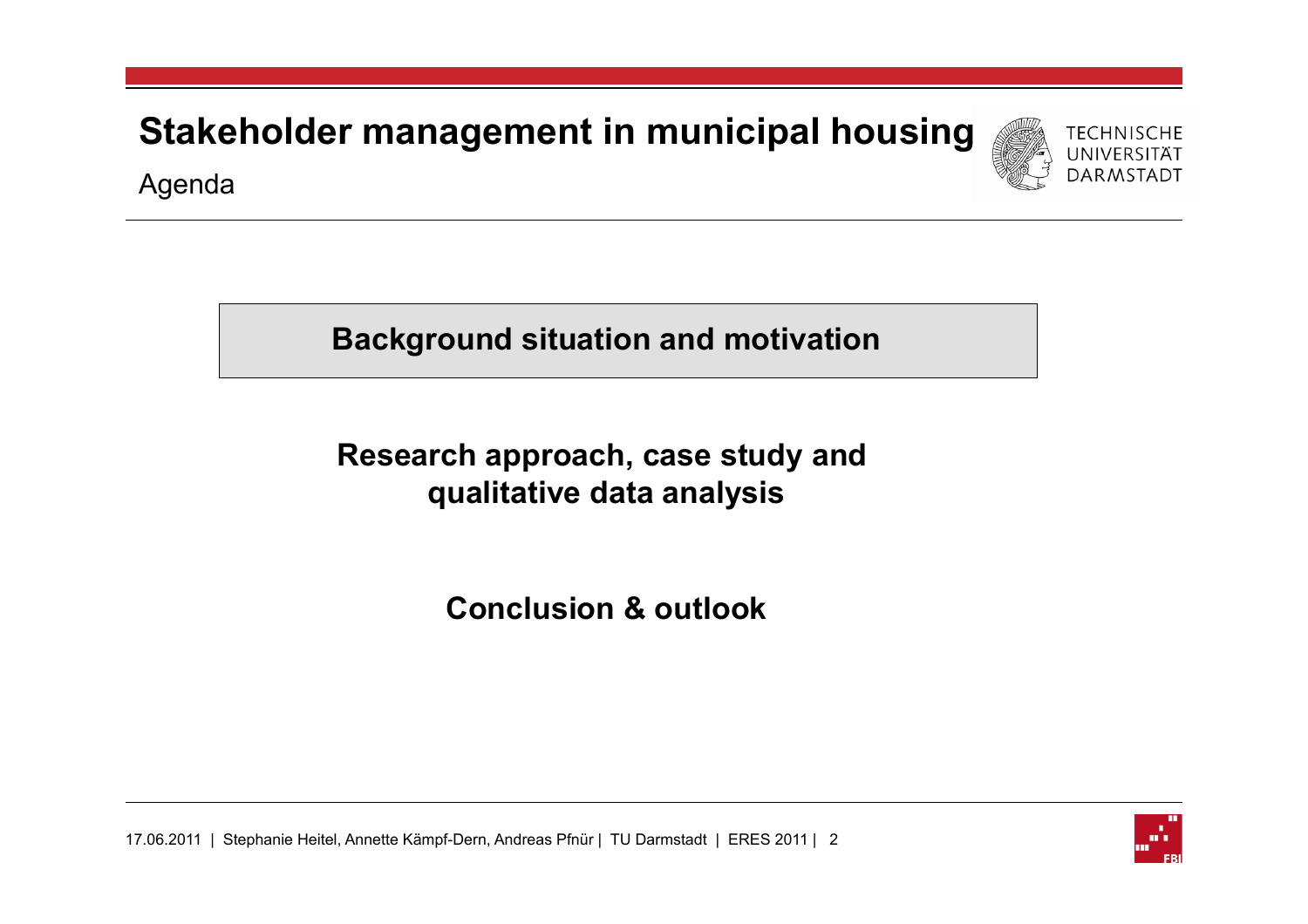#### **Municipal housing companies challenged to address all sustainability dimensions**



Background situation and motivation (I)



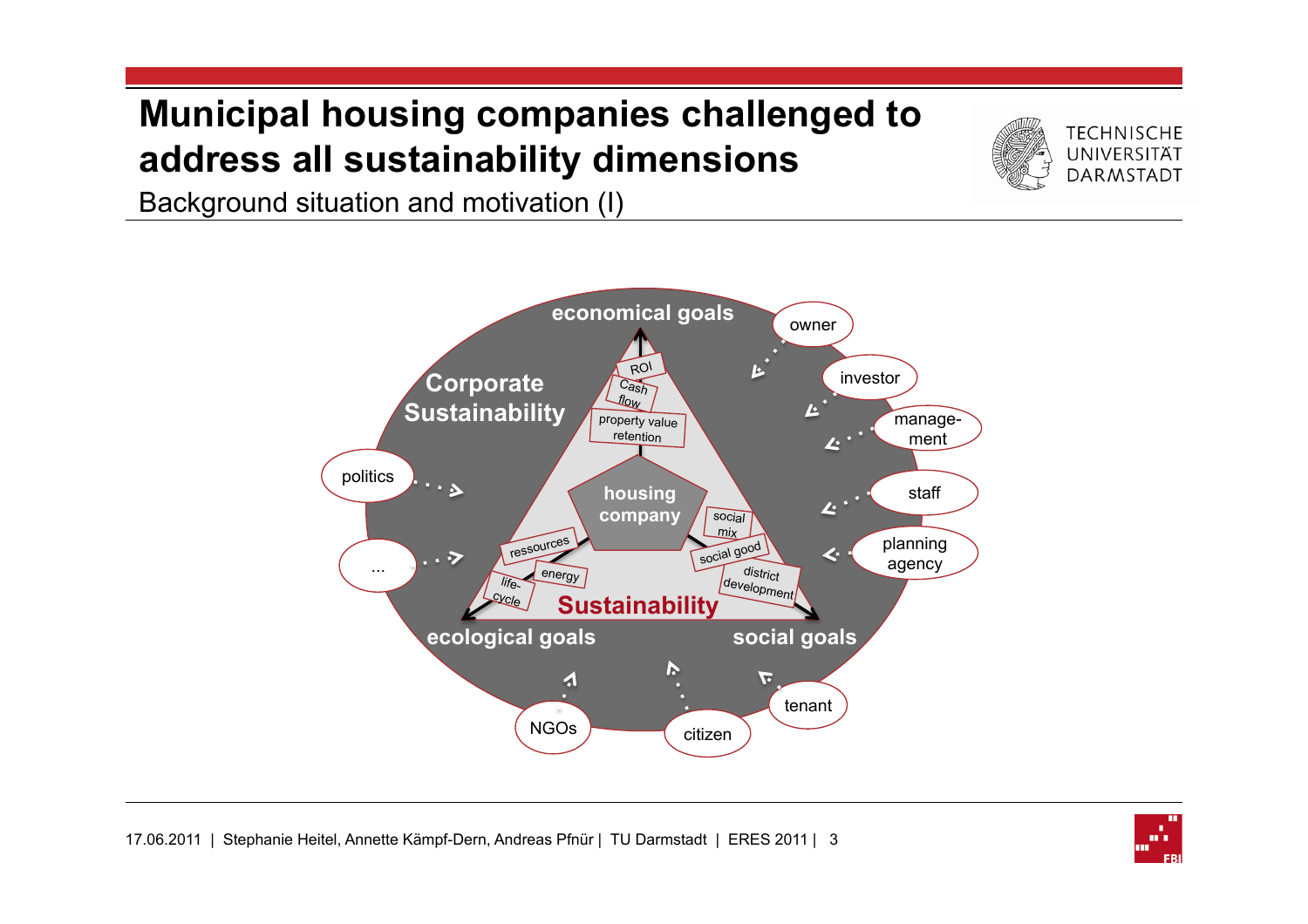## **Structured approach to include stakeholder demands in company's target system missing**



Background situation and motivation (II)

| <b>Challenges for</b><br>management<br>of municipal<br>housing<br>companies | • Multiple stakeholders with various and partly conflicting demands<br>• Any other than monetary outcome difficult to measure<br>• Lack of transparency concerning targeted and actual performance of<br>activities |
|-----------------------------------------------------------------------------|---------------------------------------------------------------------------------------------------------------------------------------------------------------------------------------------------------------------|
| <b>Existing</b><br>concepts for<br>housing                                  | $E.g.$ :<br>$\blacksquare$ "urban return" <sup>1)</sup><br>• Corporate Social Responsibility (CSR) & Sustainability reports $^{2)}$<br>focused on measuring input or output of existing activities                  |
| <b>Missing</b><br>approach                                                  | Systematically addressing the different stakeholder expectations within<br>the company's target system                                                                                                              |
|                                                                             | Sources: 1) Schwalbach et al. (2006), Spars/Heinze (2009) 2) EURHONET (2010)                                                                                                                                        |

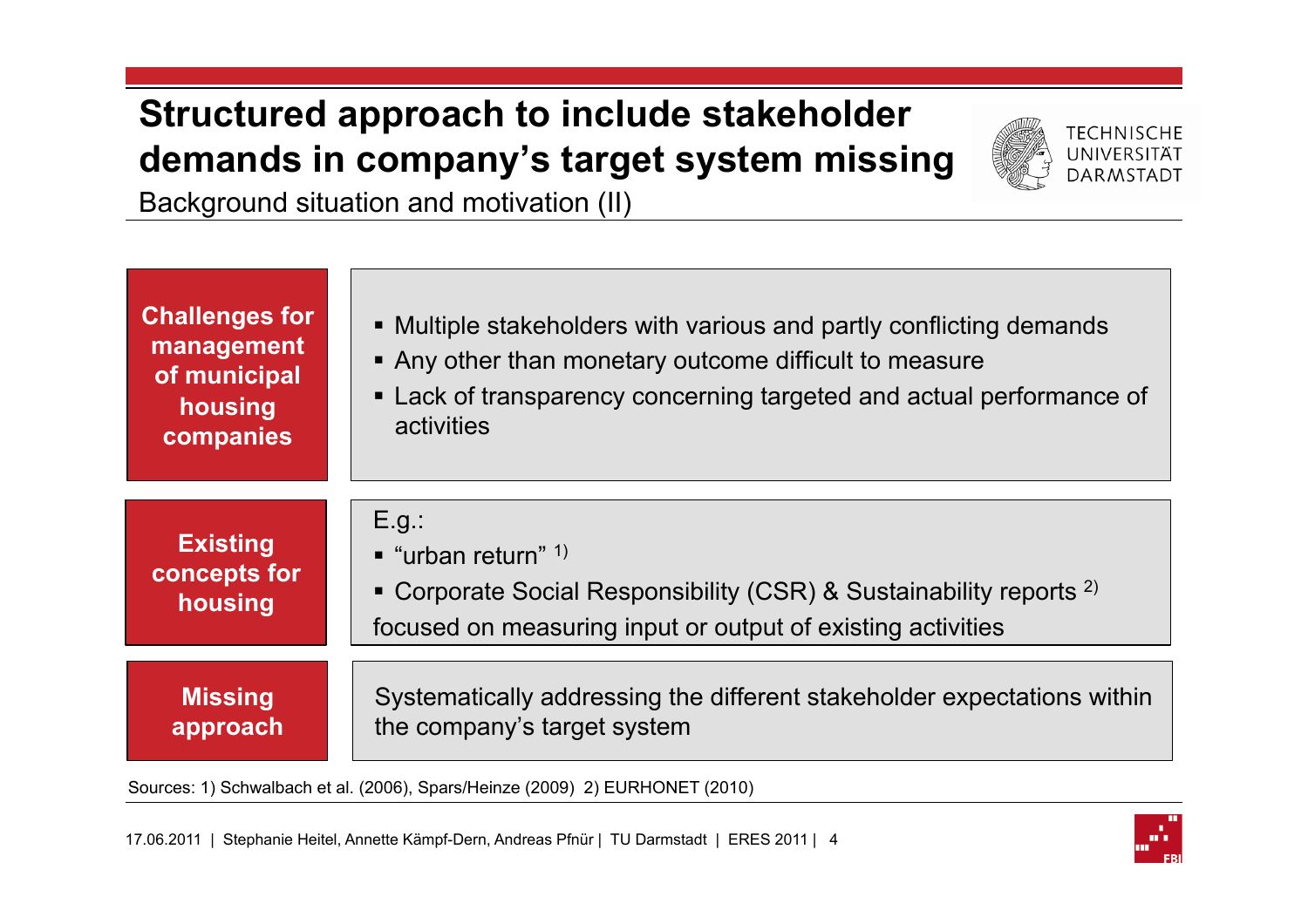## **Approach for sustainable stakeholder management to be developed**

Aims of the study





Development of a structured approach for sustainable stakeholder management for housing companies with focus on

- **Understanding stakeholders' needs and** expectations towards the company
- **Integration of stakeholders' expectations** into the company's target system

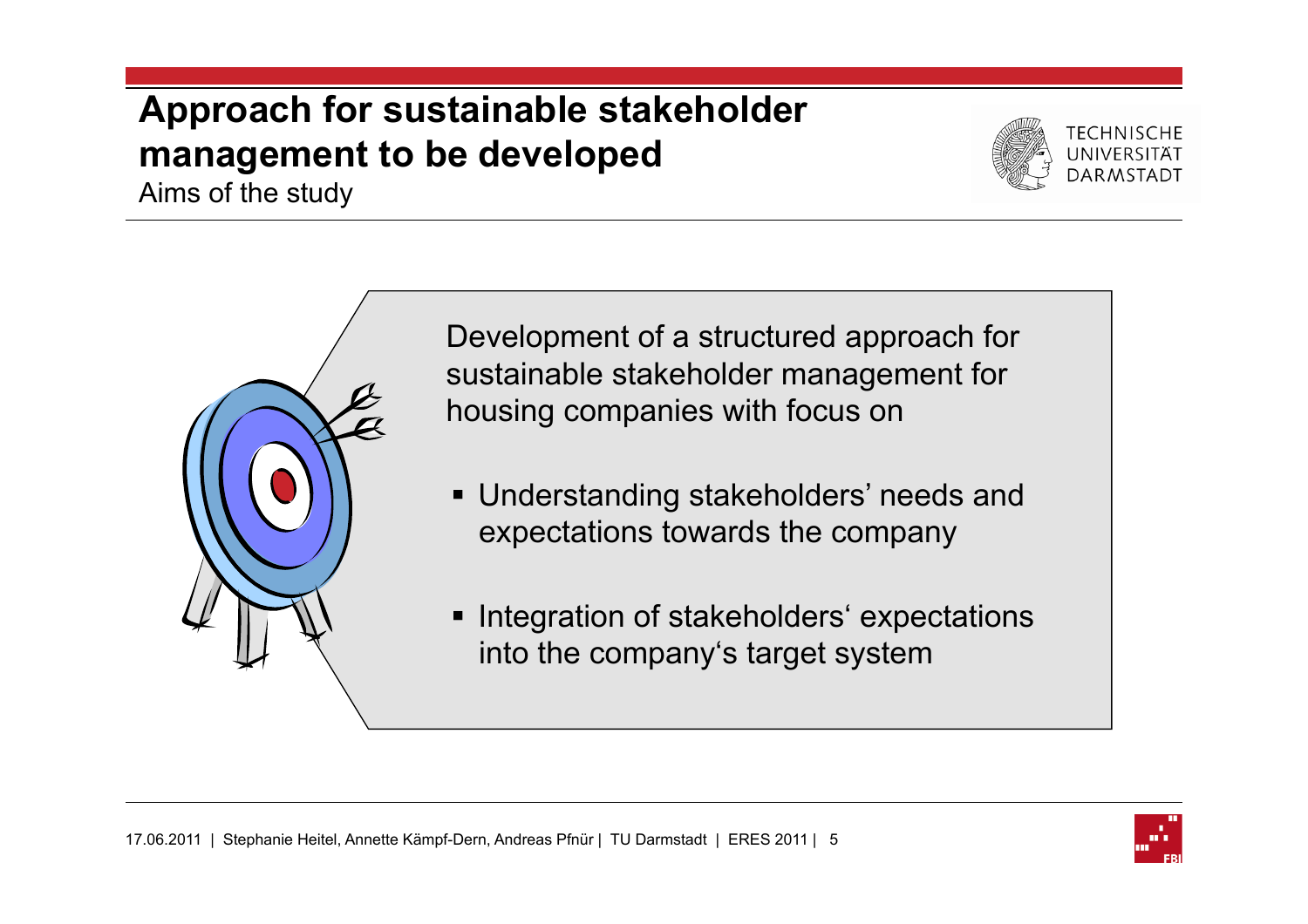**Stakeholder management in municipal housing**



Agenda

#### **Background situation and motivation**

**Research approach, case study and qualitative data analysis** 

**Conclusion & outlook** 



17.06.2011 | Stephanie Heitel, Annette Kämpf-Dern, Andreas Pfnür | TU Darmstadt | ERES 2011 | 6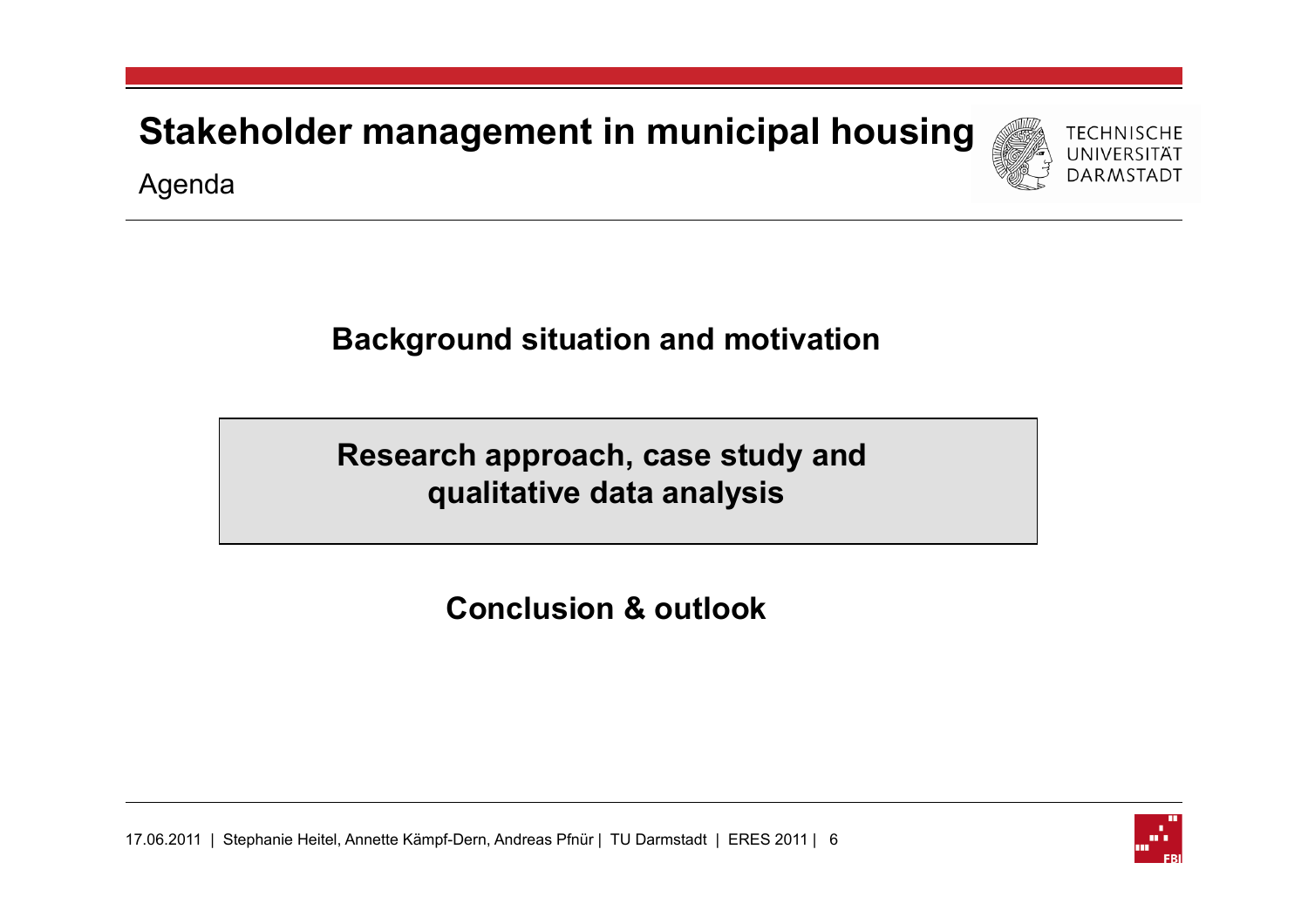# **Focus today: Stakeholder expectations via qualitative data analysis** Research approach





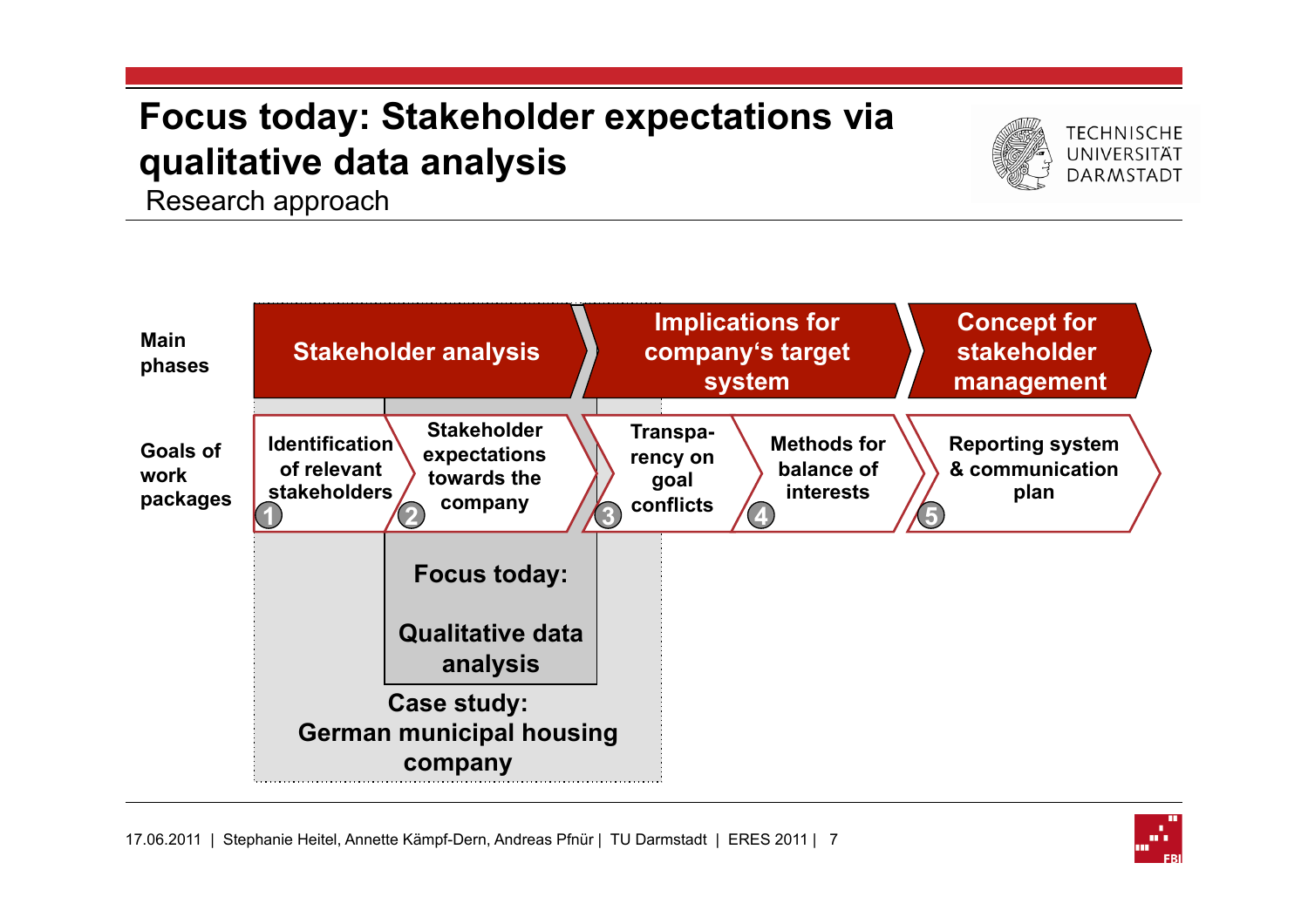#### **Stakeholders identified, interview candidates selected and prioritized**



**TECHNISCHE** UNIVERSITÄT **DARMSTADT** 

Stakeholder identification – case study

#### **Stakeholder radar developed based on:**

- **.** Interview with company's management & project leader
- ! CSR-report & annual financial report
- **EXEC** Research in newspapers, journals, internet, etc.



#### **Selection of interview candidates and prioritization**

| <b>Stakeholders</b>         |                                             | No. of interviews by<br>category |    |                |
|-----------------------------|---------------------------------------------|----------------------------------|----|----------------|
|                             |                                             | $\blacktriangle$                 | в  | $\mathbf C$    |
|                             | <b>Owners</b>                               | 2                                |    |                |
| <b>Internal</b>             | <b>Management</b>                           | 2                                |    |                |
|                             | <b>Staff</b>                                | 1                                |    |                |
|                             | <b>Tenants</b>                              | 3                                | 1  |                |
| <b>External</b><br>economic | <b>Suppliers &amp;</b><br>service providers |                                  | 3  | $\overline{4}$ |
| <b>External</b>             | <b>Politics</b>                             | 2                                | 4  | 1              |
| non-<br>economic            | <b>Public authorities</b>                   | 3                                | 3  |                |
|                             | <b>NGOs</b>                                 |                                  |    | 6              |
|                             | Total                                       | 13                               | 11 | 11             |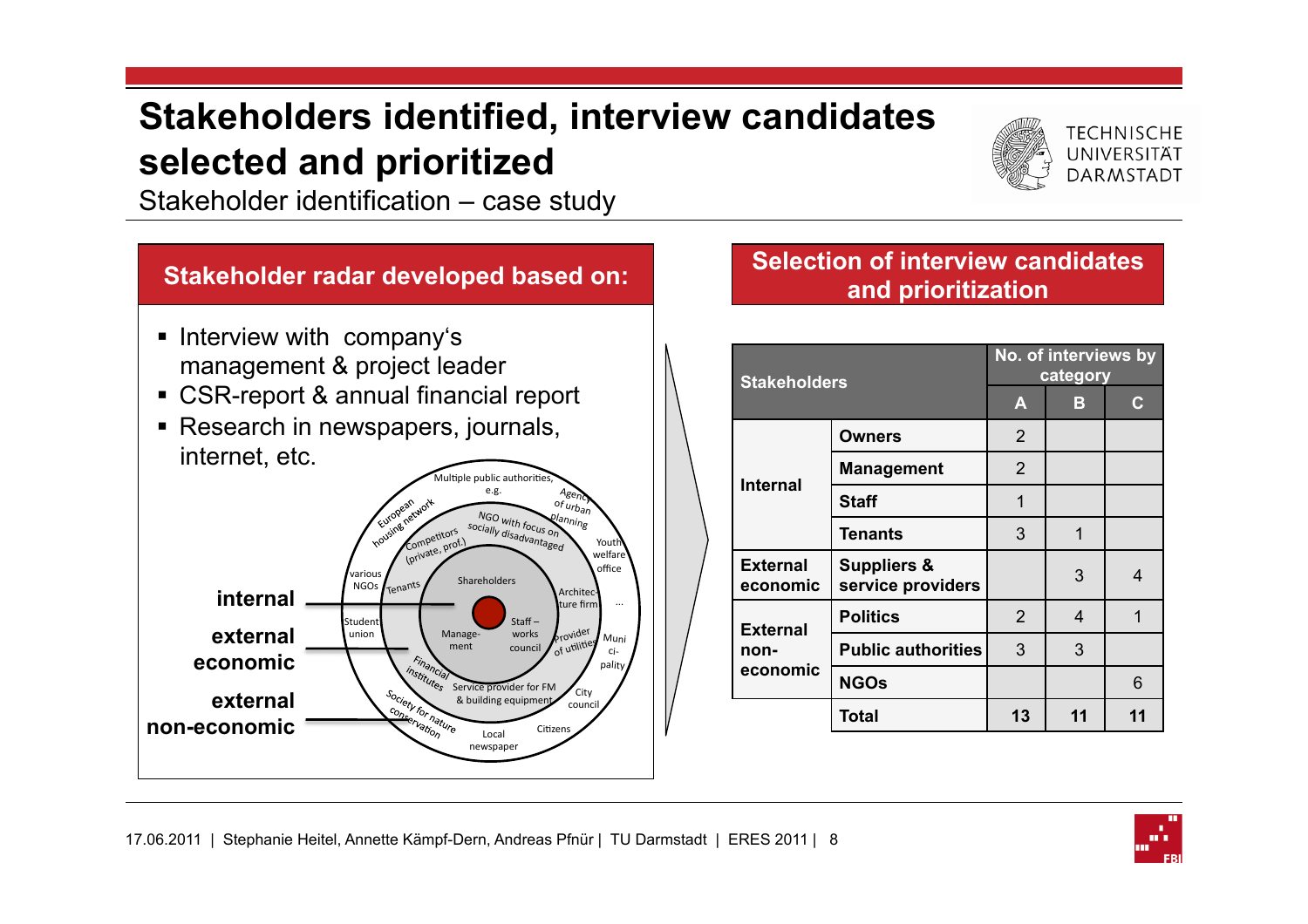#### **35 semi-structured interviews conducted**

Approach – Stakeholder interviews



| <b>Interview set-up</b>                                                                                                                                                                   | <b>Evaluation of pre-defined categories</b>                                                                                                                                                                                                                                                                                                                                                    |
|-------------------------------------------------------------------------------------------------------------------------------------------------------------------------------------------|------------------------------------------------------------------------------------------------------------------------------------------------------------------------------------------------------------------------------------------------------------------------------------------------------------------------------------------------------------------------------------------------|
| ■ 35 interviews<br>$\bullet$ 0,5 - 2,5 h per interview<br>• Semi-structured interview guideline<br>lnterviews recorded and transcribed                                                    | Quantitative evaluation of pre-defined categories <sup>1)</sup><br>on scale 1-6 to prioritize expectations<br>• Housing supply based on local demand<br>• Appropriate rent and running costs<br>• Promotion of the local economic system<br>• Promotion of social solidarity & support for tenants                                                                                             |
| <b>Major topics of open questions</b><br>• Interaction & influence<br>• Characteristics & motifs<br>■ Expectations (today & future)<br>■ Target conflicts<br>• Wishes towards the company | • Protecting the environment<br>ries<br>• Communication with tenants and tenant satisfaction<br>$\circ$<br>■ Efficient management of property<br>þ<br>ate<br>• Promotion of transparency within a responsible<br>corporate governance<br>• Promotion of job prospects, diversity & justice<br>within personnel<br>• Promotion of dialogue and cooperation with<br>authorities and associations |

1) Categories according to the companie's sustainability report

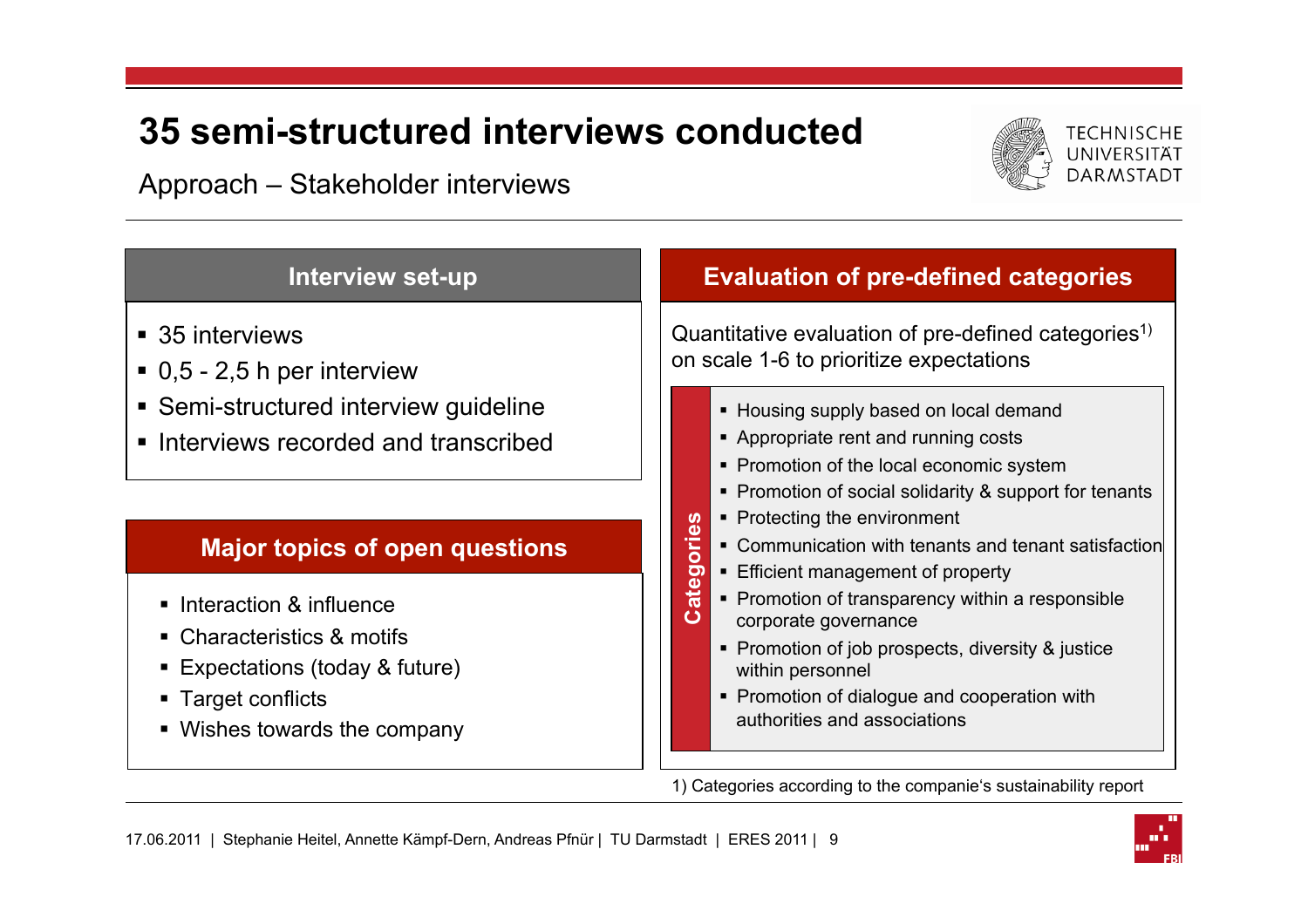#### **Traceability ensured with QDA – from codings back to original text**



Screen-shot of MaxQDA-software and flow chart



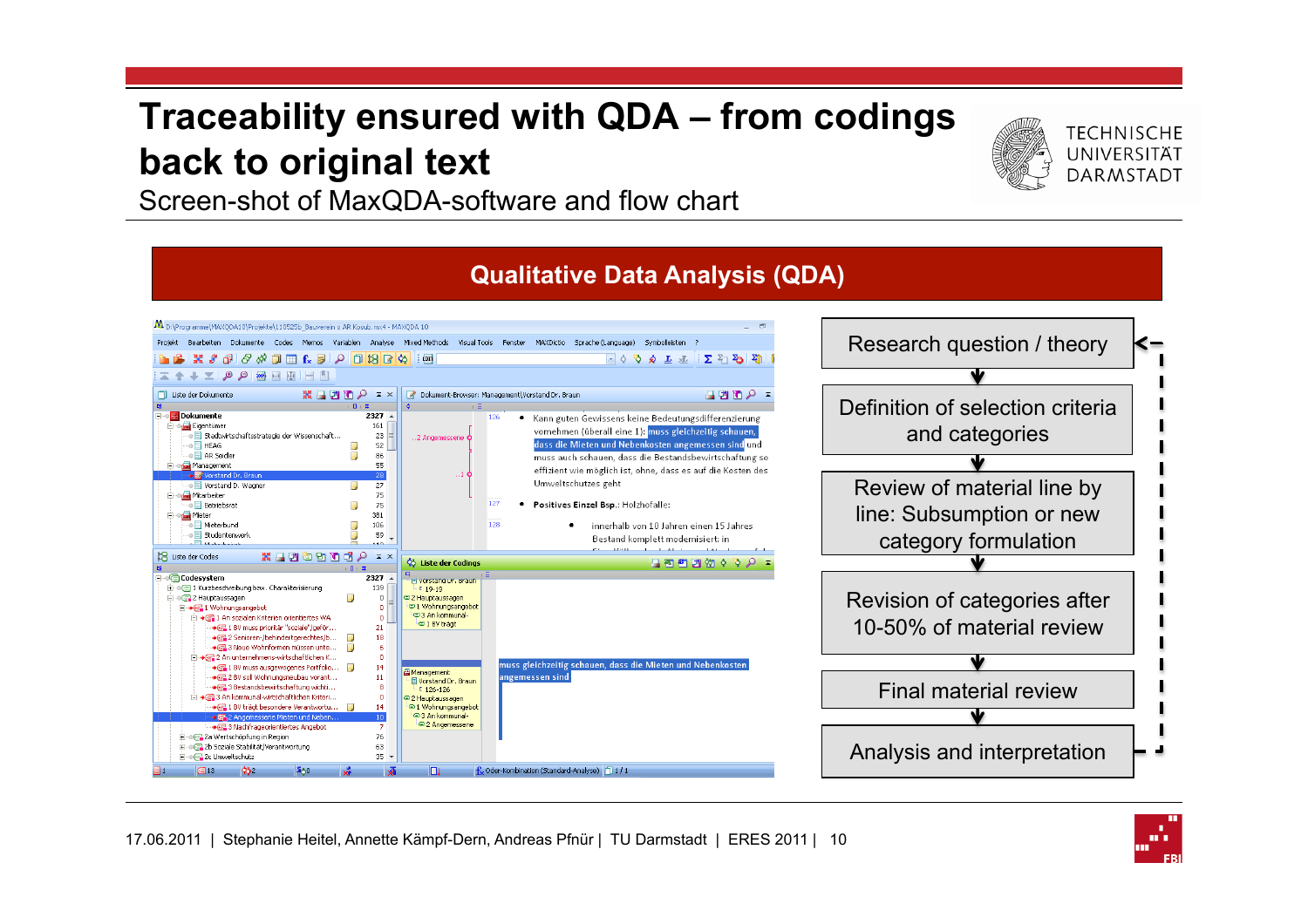#### **Category system re-elaborated during analysis**



**TECHNISCHE** 

Category system before and after QDA



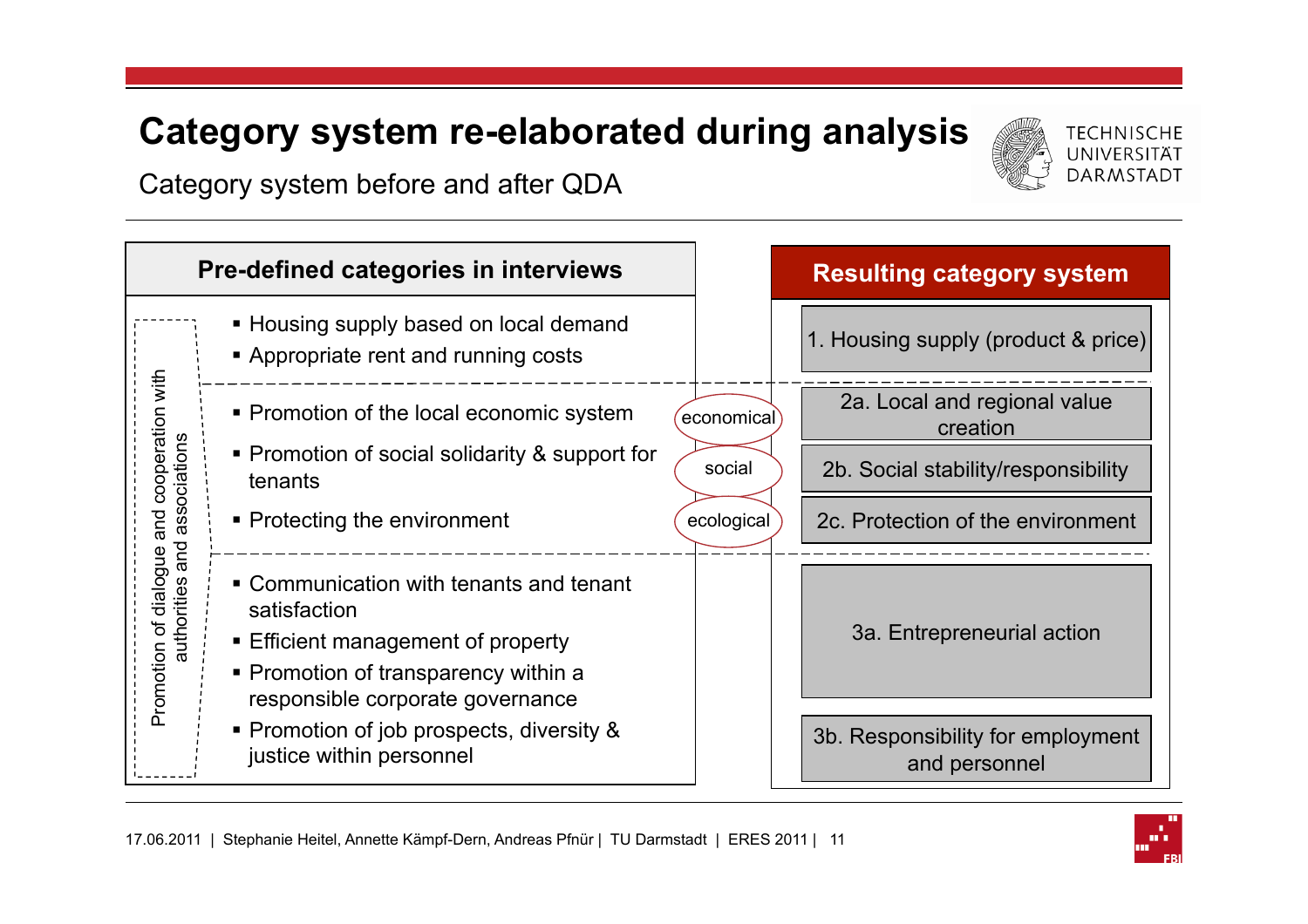## **276 codes and 2.327 codings available as basis for analysis**



Statistics concerning QDA-analysis and analysis options

|                      | 276 codes                        | <b>Interviews</b> | <b>Codings</b> |
|----------------------|----------------------------------|-------------------|----------------|
|                      | in total                         | 35                | 2327           |
|                      |                                  | 2                 | 161            |
|                      | Owners<br>Management             | $\overline{2}$    | 55             |
|                      | <b>Staff</b>                     | 1                 | 75             |
|                      | <b>Tenants</b>                   | 4                 | 381            |
| by stakeholder group | Suppliers & service<br>providers | 6                 | 218            |
|                      | <b>Politics</b>                  | 7                 | 604            |
|                      | <b>Public authorities</b>        | 7                 | 553            |
|                      | <b>NGOs</b>                      | 6                 | 280            |
|                      |                                  |                   |                |
|                      | A                                |                   | 914            |
| by<br>priority       | B                                |                   | 975            |
|                      | C                                |                   | 438            |

#### **Analysis options**

- ! By stakeholder group (8)
- $\blacksquare$  By priority (3)

- **Expectations by weight**
- **Expectations as** formulated messages

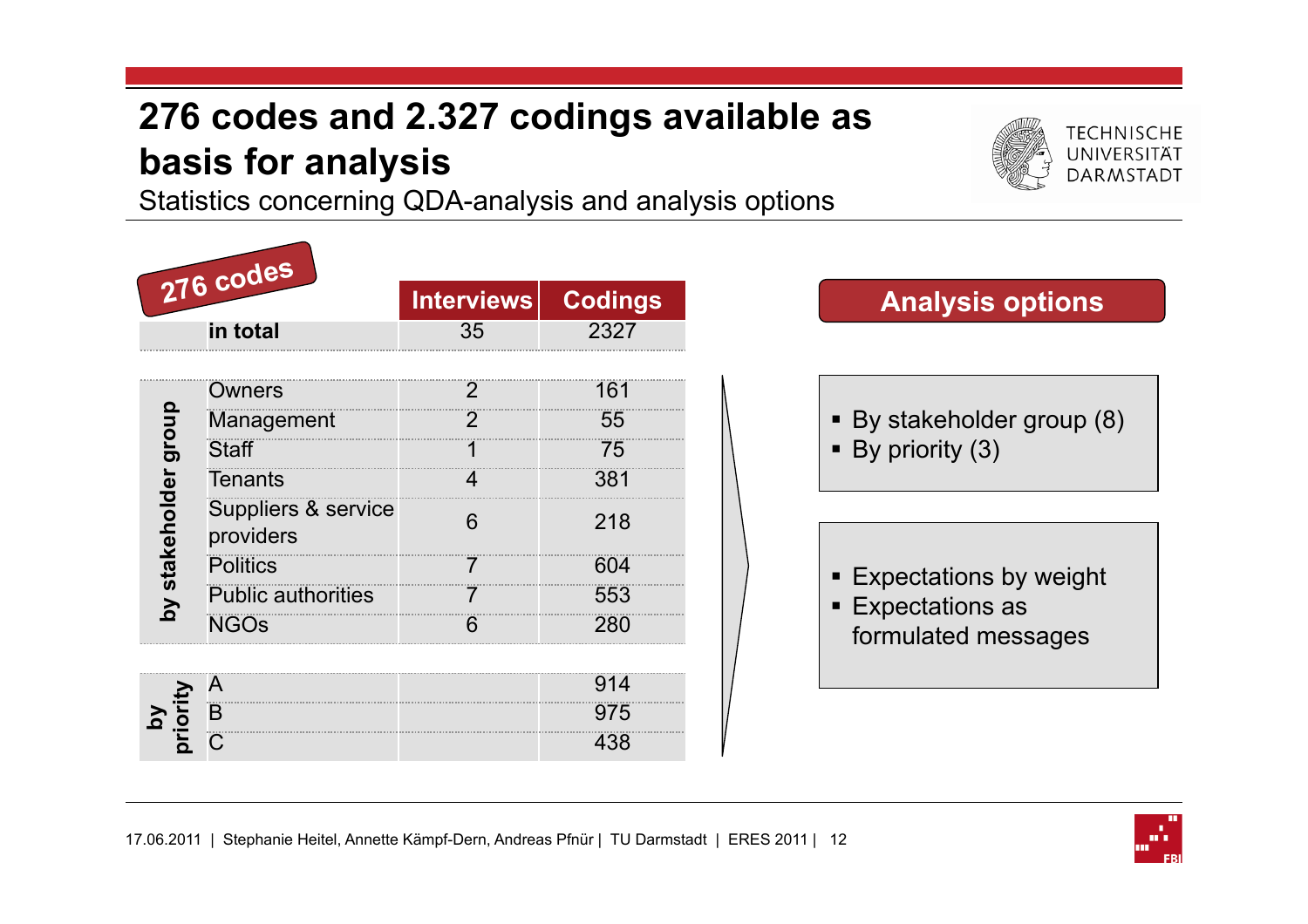## **Different expectations of stakeholder groups visible based on weighting of categories**



Average weighting for new categories (ca. 1.330 codings)

#### **Appropriate rents most important – hugest differences in evaluation concern employment topics**

| Category                                           | A   | B   | C   | in total |
|----------------------------------------------------|-----|-----|-----|----------|
| Housing supply (product & price)                   | 1,8 | 2,1 | 1,6 | 1,9      |
| 2a. Local and regional value creation              | 3,1 | 2,8 | 3,1 | 2,9      |
| 2b. Social stability/responsibility                | 2,8 | 2,3 | 2,5 | 2,5      |
| 2c. Protection of the environment                  | 2,3 | 2,1 | 2,7 | 2,2      |
| 3a. Entrepreneurial action                         | 1,7 | 2,0 | 2,3 | 1,9      |
| 3b. Responsibility for employment and<br>personnel | 1,9 | 1,9 | 3,0 | 2,1      |
| in total                                           | 2,3 | 2,2 | 2,4 | 2,3      |

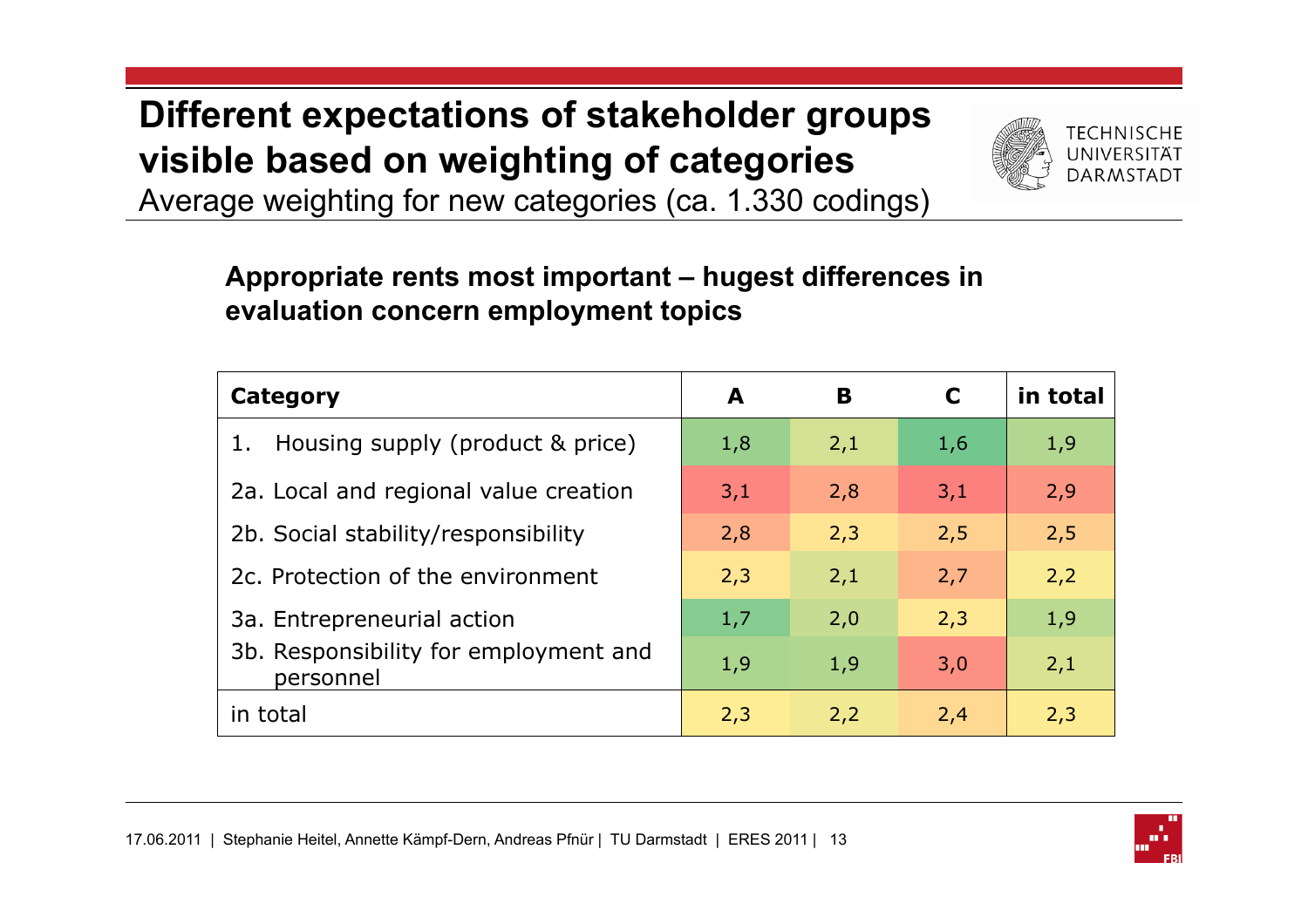## **Sub-categories further elaborated to distinguish specific interpretations**



Example for sub-categories: Local and regional value creation

**Involvement in urban development and conversion areas appreciated – however, denial for any other project developments** 

| <b>Sub-catgory I</b>                                               | <b>Sub-category II</b>                                                               | A   | B                   | total |
|--------------------------------------------------------------------|--------------------------------------------------------------------------------------|-----|---------------------|-------|
| 1a Cooperation<br>concerning urban<br>development                  | 1 Support and cooperation in development of<br>conversion areas                      | 1,0 | 1,6                 | 1,5   |
|                                                                    | 2 Cooperation with related public authorities in<br>the context of urban development |     | $1,6$ 2,0           | 1,8   |
|                                                                    | 3 Support of key projects/ conversion areas                                          |     | $2,4$ 1,8           | 2,1   |
|                                                                    | 4 Support of key projects                                                            |     | $5,3$ 5,8           | 5,7   |
| .                                                                  | $\cdots$                                                                             |     |                     |       |
| 2a Contracts with regional companies/ service providers            |                                                                                      |     | $2,5 \mid 1,2 \mid$ | 1,5   |
| .                                                                  | .                                                                                    |     |                     |       |
| 3a Realization of a monetary contribution for the municipal budget |                                                                                      |     | 3,0,2,8             | 2,8   |
| .                                                                  | .                                                                                    |     |                     |       |



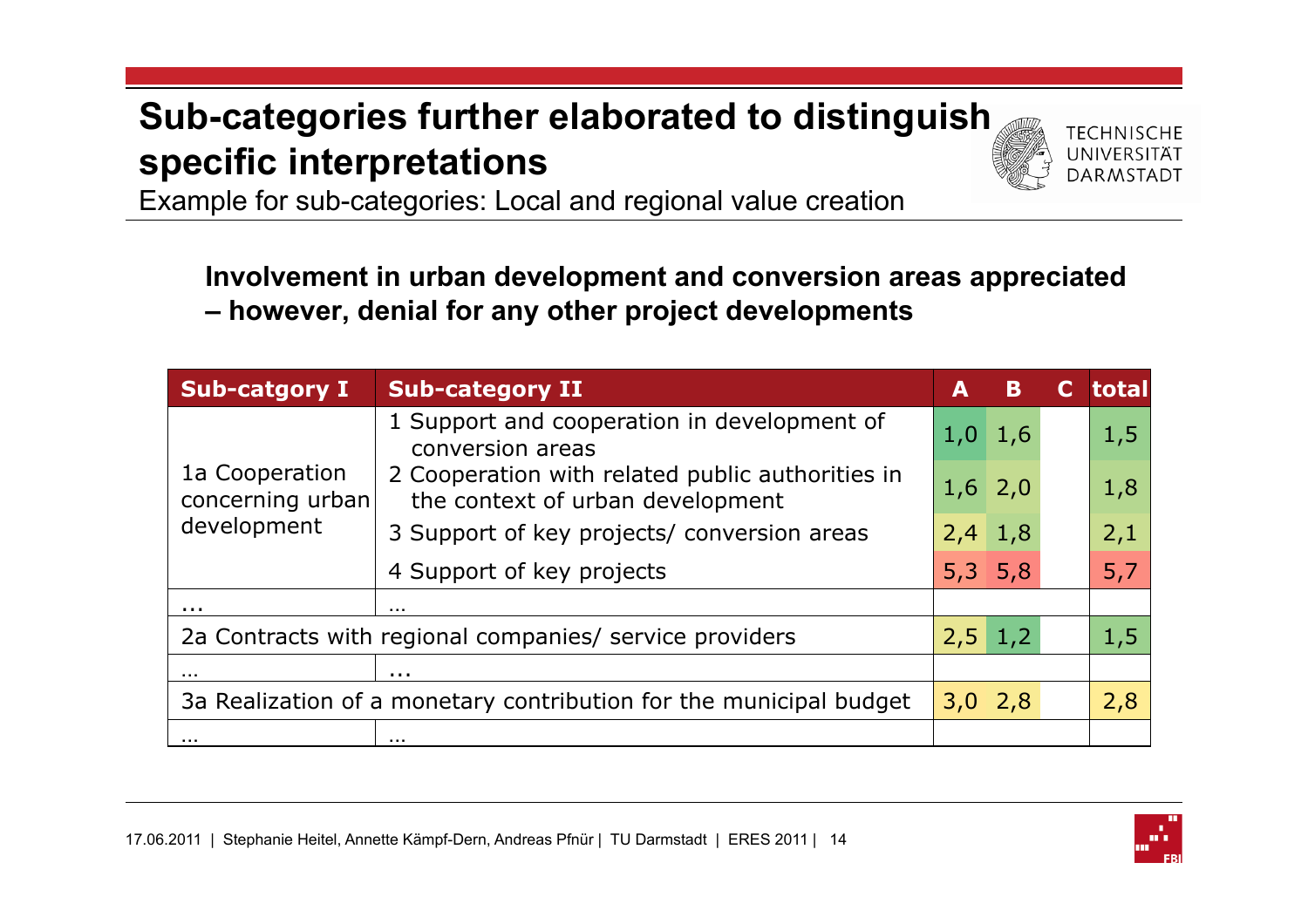#### **Main messages countable – citations emphasize findings**

Example for main messages: Local and regional value creation

| <b>Sub-catgory I</b>                          | <b>Sub-category II</b>                                         | No. in<br>total |
|-----------------------------------------------|----------------------------------------------------------------|-----------------|
|                                               | 1 Development of conversion areas is a chance for the company  | 20              |
| 1 Involvement in urban                        | 2 No more project developments / key projects!                 | 15              |
| development / key<br>projects                 | 3 Continue with involvement in key projects                    | $\mathcal{P}$   |
|                                               | 4 No involvment in development of conversion areas             |                 |
| 2 General local and<br>regional cooperation & | 1 Company should engage in particular local/regional companies | 14              |
| synergies                                     | .                                                              | $\cdots$        |

| <b>Stakeholder</b> | <b>Citations</b>                                                                                 |
|--------------------|--------------------------------------------------------------------------------------------------|
| Politics           | "Tasks of core business are more important"                                                      |
| Public authorities | "Yes for conversion areas, no for conference center"                                             |
| <b>Tenants</b>     | "Yes for conversion areas - this is about additional housing space."                             |
| Owner              | "Conversion areas are important to increase housing space as available<br>area is quite limited" |



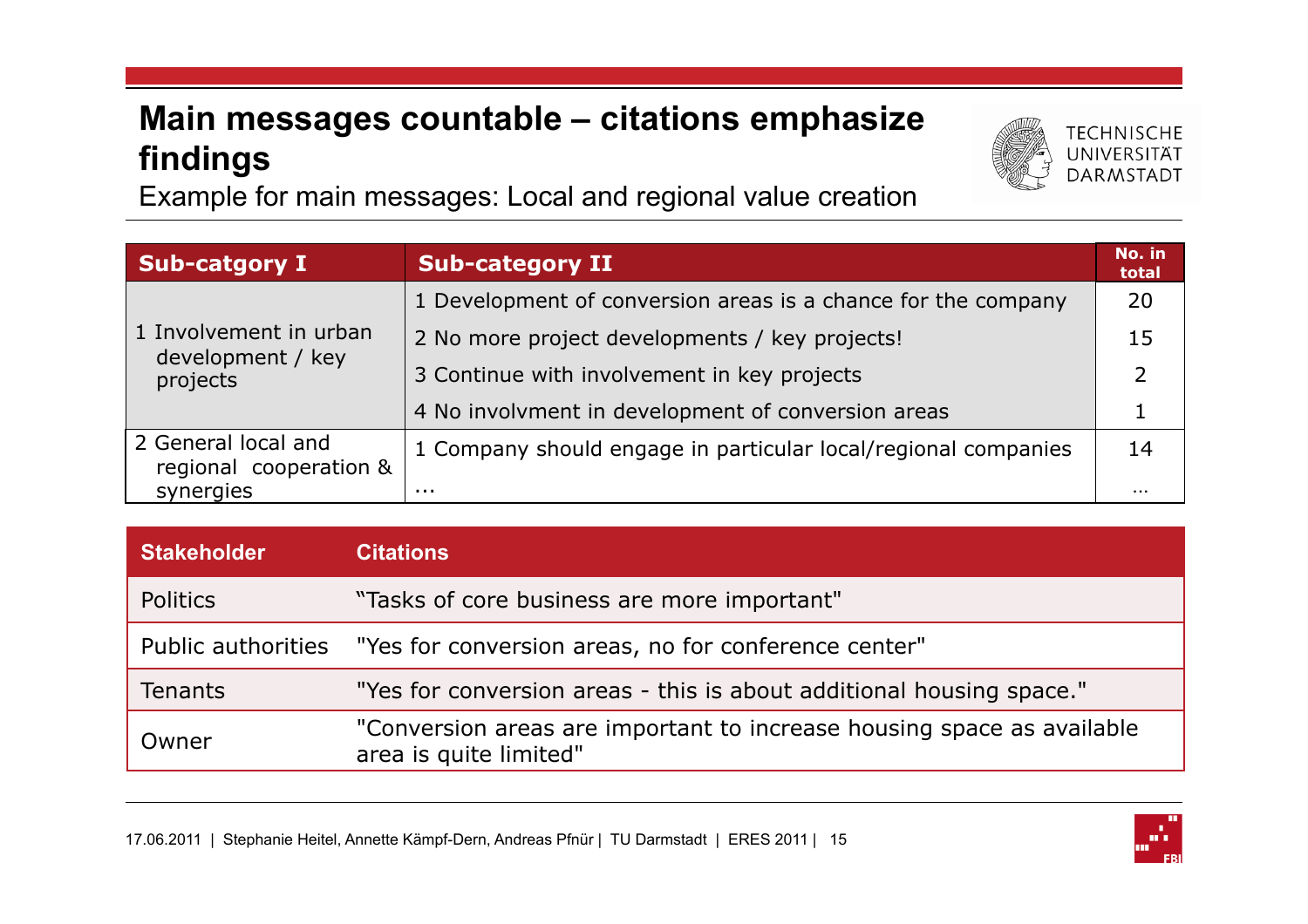**Stakeholder management in municipal housing**





#### **Background situation and motivation**

#### **Research approach, case study and qualitative data analysis**

**Conclusion & outlook** 

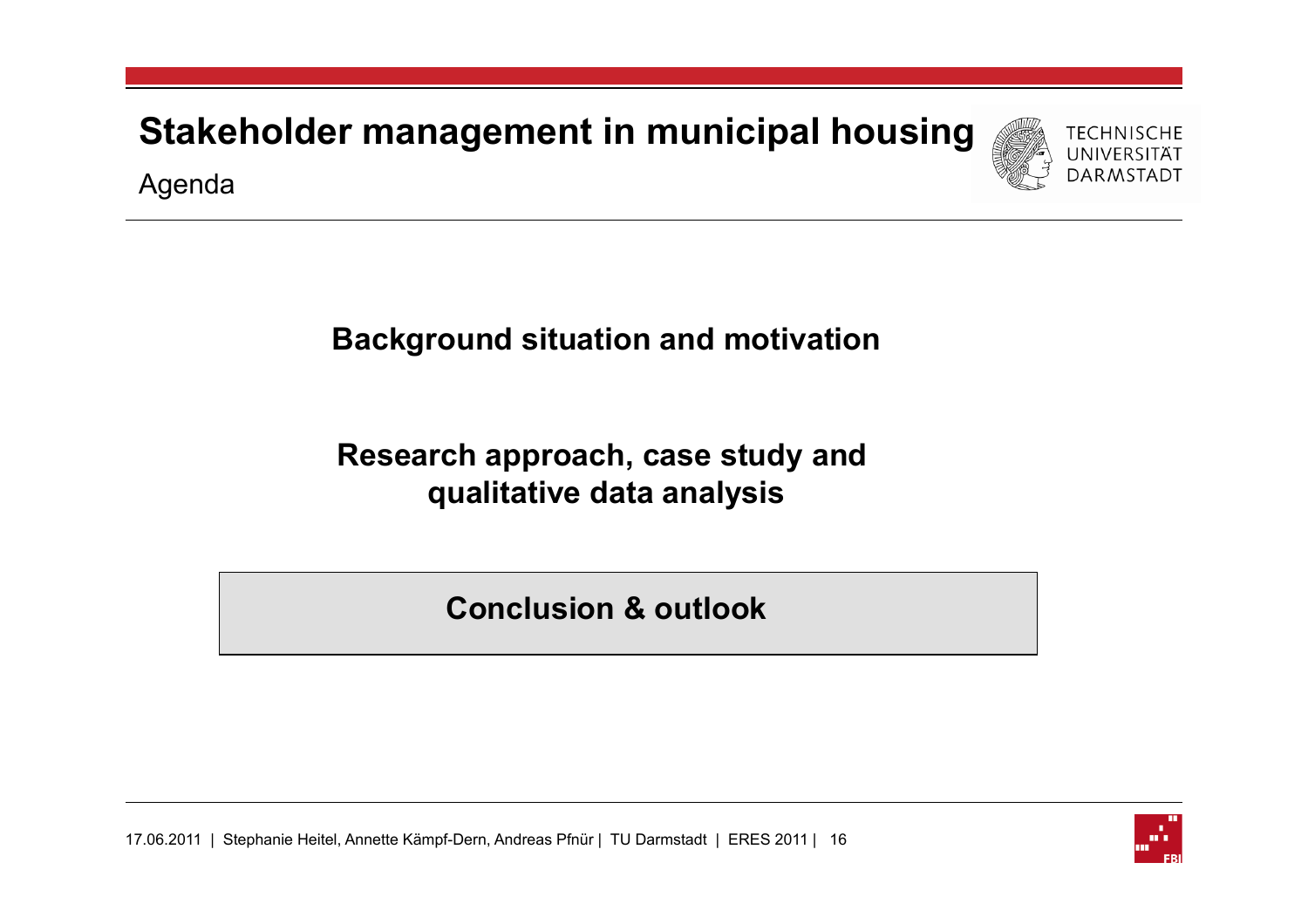## **New insights in addition to confirmation of already known or pre-assumed expectations**



Summary of results

#### **Social aspects more important than assumed – including intensified communication**

| <b>Main</b><br>expectations<br>today and in<br>the future | • Supply of inexpensive, "social" housing<br><b>Exchange and communication with stakeholders instead of written</b><br>information or difficult availability<br>• Focus on housing-related core competency<br>• Balance between social, economic and ecological aspects<br>• Qualified, committed personnel<br>• Role as an intermediary instead of internal provision of services<br>• Energy-efficient renovation only if compatible with other goals |
|-----------------------------------------------------------|---------------------------------------------------------------------------------------------------------------------------------------------------------------------------------------------------------------------------------------------------------------------------------------------------------------------------------------------------------------------------------------------------------------------------------------------------------|
| Main target<br>conflicts                                  | • Cheap housing supply vs. energy-efficient renovation<br>• Return on investment vs. municipal responsibility<br>• Return on investment vs. cheap housing supply                                                                                                                                                                                                                                                                                        |

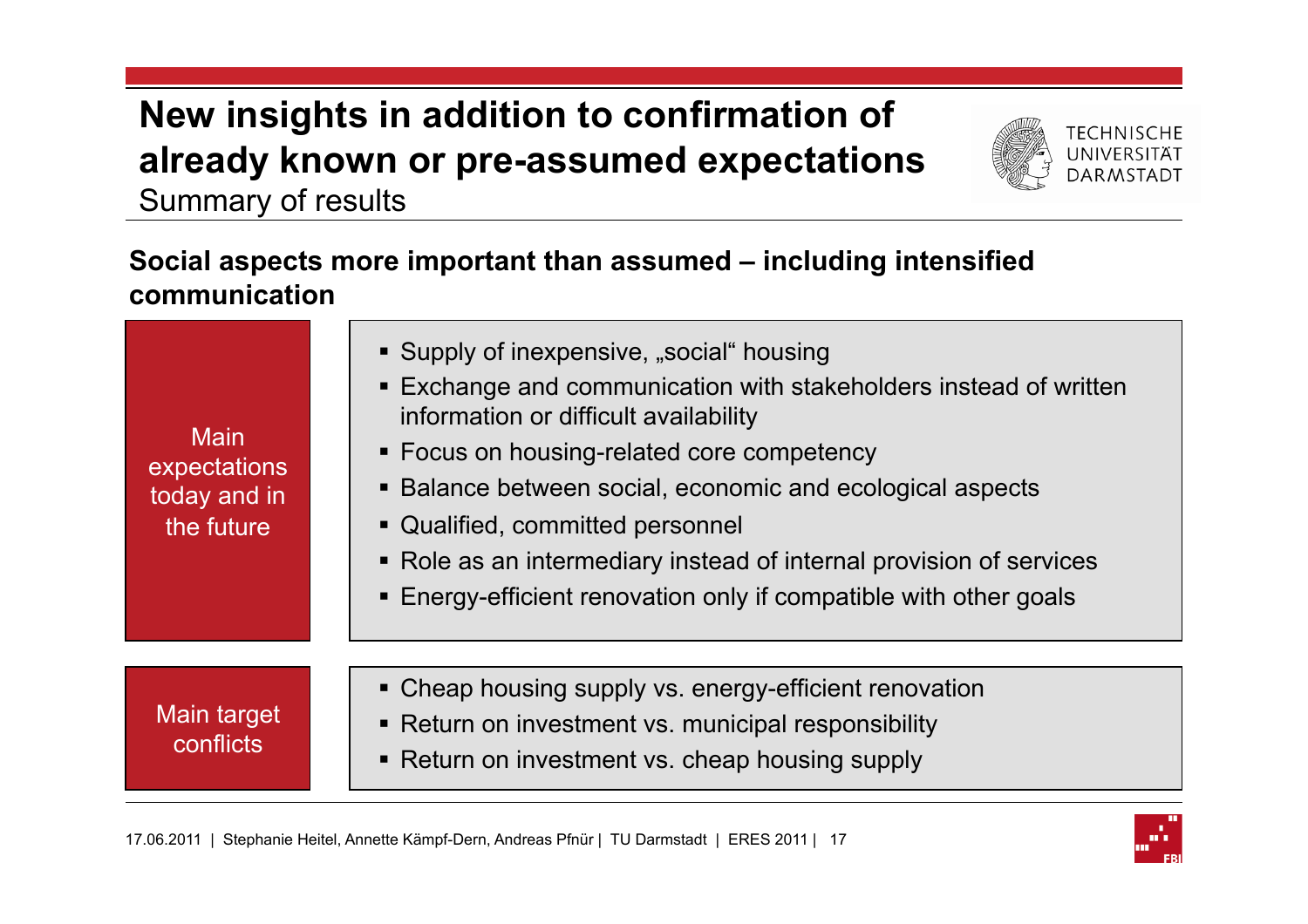## **Qualitative data analysis enabled systematic & traceable analysis of stakeholder expectations**



Conclusion & outlook



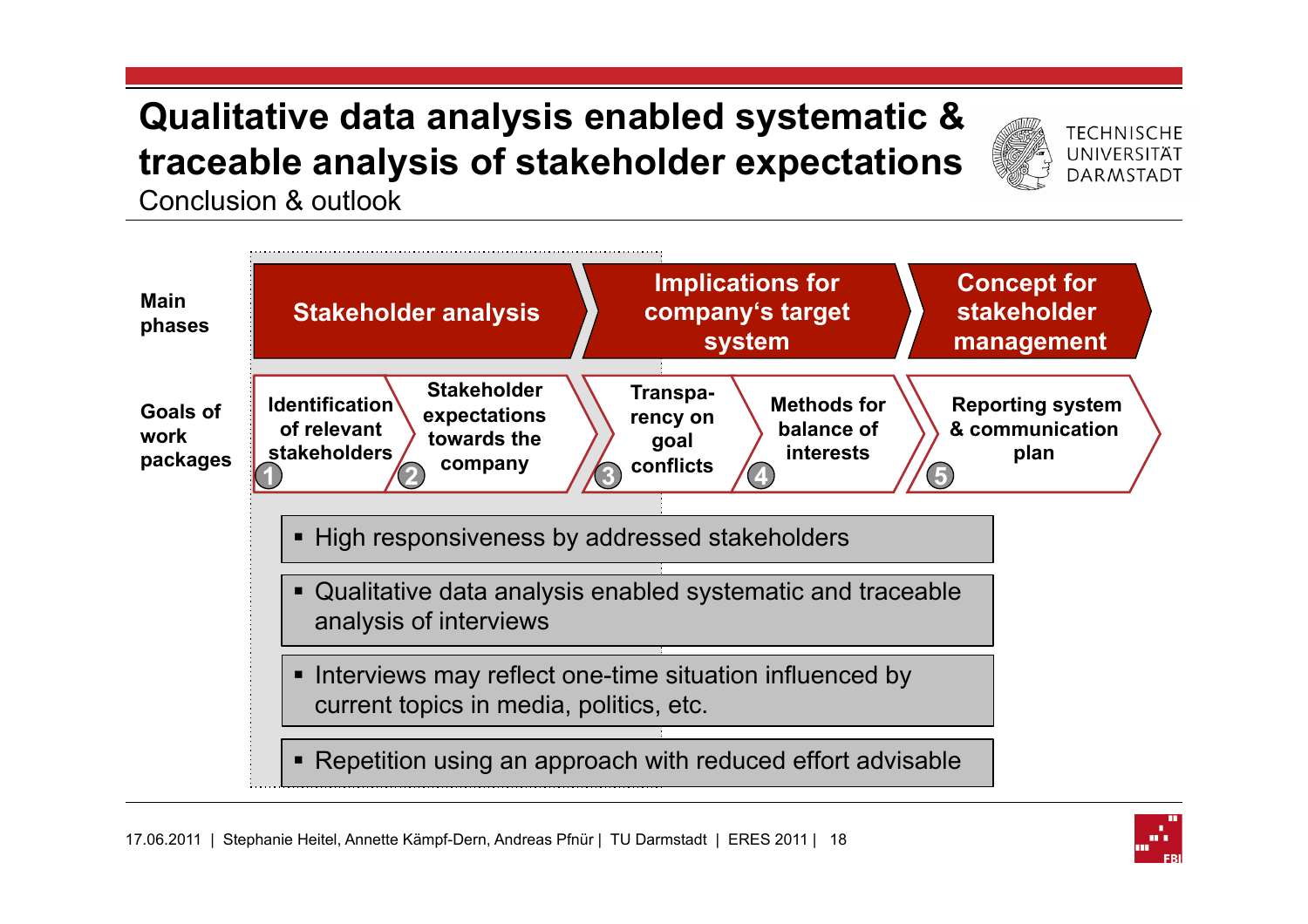## **Next: Balance of interests, reporting & communication concept**



**TECHNISCHE UNIVERSITÄT DARMSTADT** 

Outlook